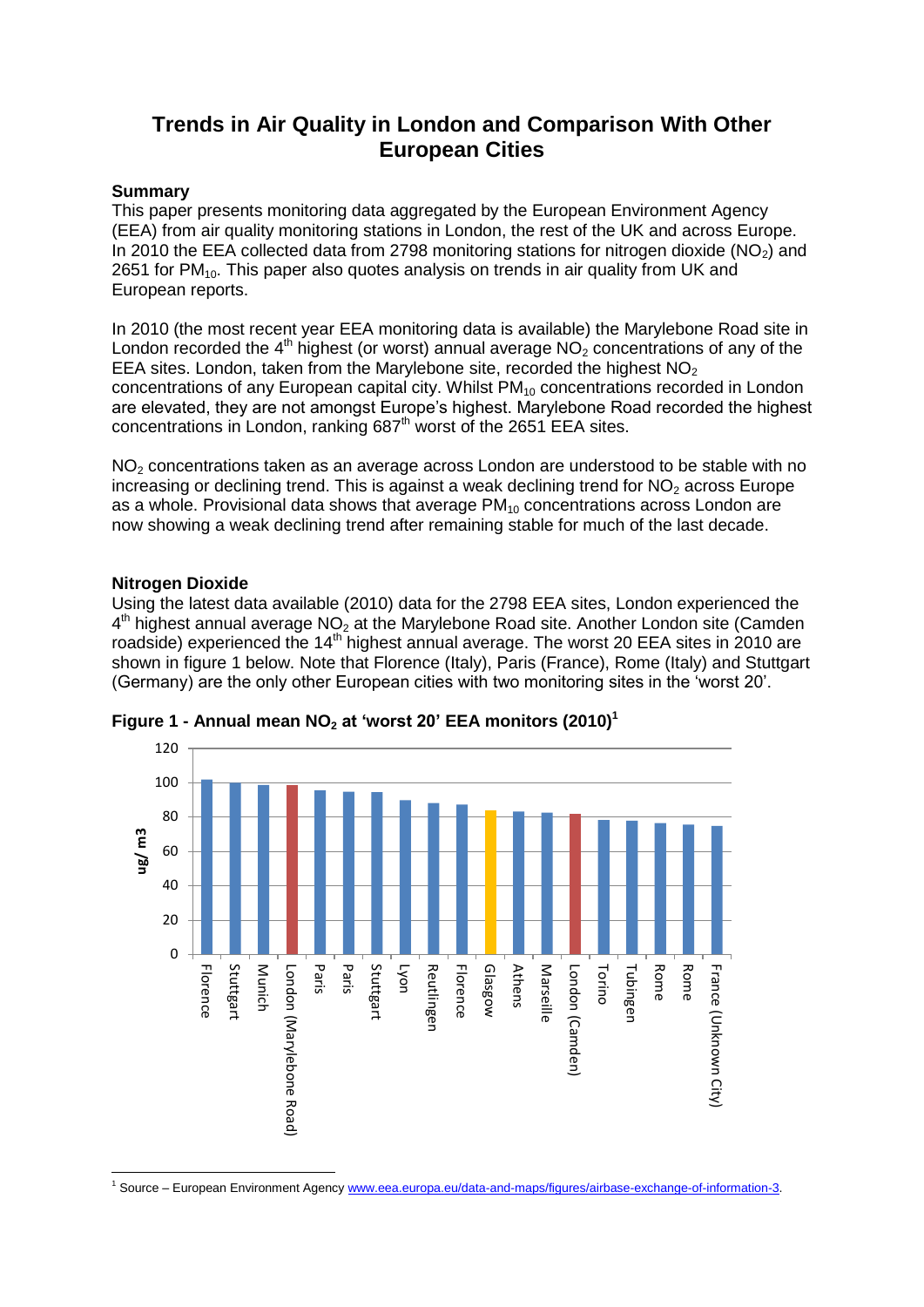Using data taken over a longer time span London fares slightly worse. The table below is taken from an EEA report, and shows the 'worst 25' sites for  $NO<sub>2</sub>$  using data for 2006, 2007 and 2008. Marylebone Road is the  $2^{nd}$  worst, Camden roadside is  $21^{st}$  and Cromwell Road is 25<sup>th</sup>. Stuttgart and Paris are the only other European cities with 3 monitoring sites in the top 25.

|                                  | Annual mean $(\mu g/m3)$ |      |     |                      | <b>Type of</b> |               |                            |           |                            |
|----------------------------------|--------------------------|------|-----|----------------------|----------------|---------------|----------------------------|-----------|----------------------------|
| <b>Station name</b>              | 2006                     | 2007 |     | 2008 average station |                | area          | lcity                      |           | <b>Country Street type</b> |
| Stuttgart Am Neckartor           | 121                      | 106  | 107 | 111                  | Traffic        | urban         | Stuttgart                  | <b>DE</b> | Unknown                    |
| London Marylebone road           | 111                      | 102  | 115 | 109                  | Traffic        | lurban        | London                     | <b>UK</b> | Unknown                    |
| Cercul Militar                   | 126                      | 111  | 79  | 105                  | Traffic        | urban         | <b>Bucharest</b>           | <b>RO</b> | Unknown                    |
| <b>Bd Periph Auteuil</b>         | 99                       | 104  | 105 | 103                  | Traffic        | suburb. Paris |                            | <b>FR</b> | Unknown                    |
| Stuttgart Hohenheimer Straße (S) | 104                      | 98   | 98  | 100                  | Traffic        | urban         | Stuttgart                  | DE        | Unknown                    |
| Place Victor Basch               | 94                       | 96   | 91  | 94                   | Traffic        | urban         | Paris                      | <b>FR</b> | Unknown                    |
| Patision                         | 85                       | 100  | 92  | 93                   | Traffic        | urban         | Athens                     | <b>GR</b> | Canyon st.: $L/H < 1.5$    |
| München/Landshuter Allee         | 98                       | 89   | 85  | 91                   | Traffic        | urban         | München                    | DE        | Unknown                    |
| Auto A1-Saint-Denis              | 91                       | 91   | 89  | 90                   | Traffic        |               | suburb. Saint-Denis, Paris | <b>FR</b> | Unknown                    |
| Marseille Plombieres             | 88                       | 82   | 82  | 84                   | Traffic        |               | suburb. Marseille          | <b>FR</b> | Unknown                    |
| FI-GRAMSCI 904811                | 72                       | 83   | 93  | 82                   | Traffic        | urban         | Firenze                    | IT        | Unknown                    |
| C.SO Francia 1205802             | 83                       | 84   | 79  | 82                   | Traffic        | urban         | <b>R</b> oma               | IT        | Wide st.: $L/H > 1.5$      |
| ES0116A-Marañón                  | 86                       | 80   | 79  | 81                   | Traffic        | urban         | Madrid                     | ES        | Unknown                    |
| A7 Sud Lyonnais                  | 81                       | 83   | 79  | 81                   | Traffic        | suburb. Lyon  |                            | <b>FR</b> | Unknown                    |
| Fontivegge 1005402               | 87                       | 83   | 71  | 80                   | Traffic        | urban         | Perugia                    | IT        | Wide st.: $L/H > 1.5$      |
| Ludwigsburg Friedrichstraße (S)  | 80                       | 81   | 76  | 79                   | Traffic        | urban         | Ludwigsburg, Stuttgard DE  |           | Unknown                    |
| Giardini Melis - Genova 701027   | 70                       | 78   | 85  | 78                   | Traffic        | urban         | Genova                     | IT        | Unknown                    |
| Stuttgart-Mitte-Straße           | 82                       | 75   | 74  | 77                   | Traffic        | urban         | Stuttgart                  | DE        | Wide st.: $L/H > 1.5$      |
| TO 1272 TO Rebauden 100110       | 94                       | 71   | 66  | 77                   | Traffic        | urban         | Torino                     | IT        | Wide st.: $L/H > 1.5$      |
| Milano - V.Le Marche 301526      | 78                       | 76   | 74  | 76                   | Traffic        | urban         | <b>Milano</b>              | IT        | Wide st.: $L/H > 1.5$      |
| Milano Via Zavattari 301544      | 76                       | 73   | 78  | 76                   | Traffic        | urban         | Milano                     | IT        | Wide st.: $L/H > 1.5$      |
| Camden Kerbside                  | 72                       | 77   | 76  | 75                   | Traffic        | urban         | London                     | <b>UK</b> | Unknown                    |
| München/Stachus                  | 79                       | 71   | 74  | 74                   | Traffic        | urban         | München                    | DE        | Unknown                    |
| PE - Corso Vit. Emanuele 1306807 | 79                       | 70   | 74  | 74                   | Traffic        | urban         | Pescara                    | IT        | Canyon st.: $L/H < 1.5$    |
| London Cromwell road 2           | 83                       | 72   | 67  | 74                   | Traffic urban  |               | London                     | <b>UK</b> | Unknown                    |

Table 1 – 25 worst European monitoring sites for  $NO<sub>2</sub>$  (2006 to 2008)<sup>2</sup>

The UK as a whole is amongst the worst in the EU for  $NO<sub>2</sub>$  concentrations. Figure 2 below shows maximum NO<sub>2</sub> concentrations in EU monitoring 'zones' (sections of member states). Zones that have breached EU legal limits (the Limit Value plus margin of tolerance) every year between 2006-08 are shown in red.

 2 Source - 'Status and trends of NO<sup>2</sup> ambient concentrations in Europe', European Topic Centre on Air and Climate Change 2010 [http://acm.eionet.europa.eu/reports/docs/ETCACC\\_TP\\_2010\\_19\\_NO2trends.pdf](http://acm.eionet.europa.eu/reports/docs/ETCACC_TP_2010_19_NO2trends.pdf)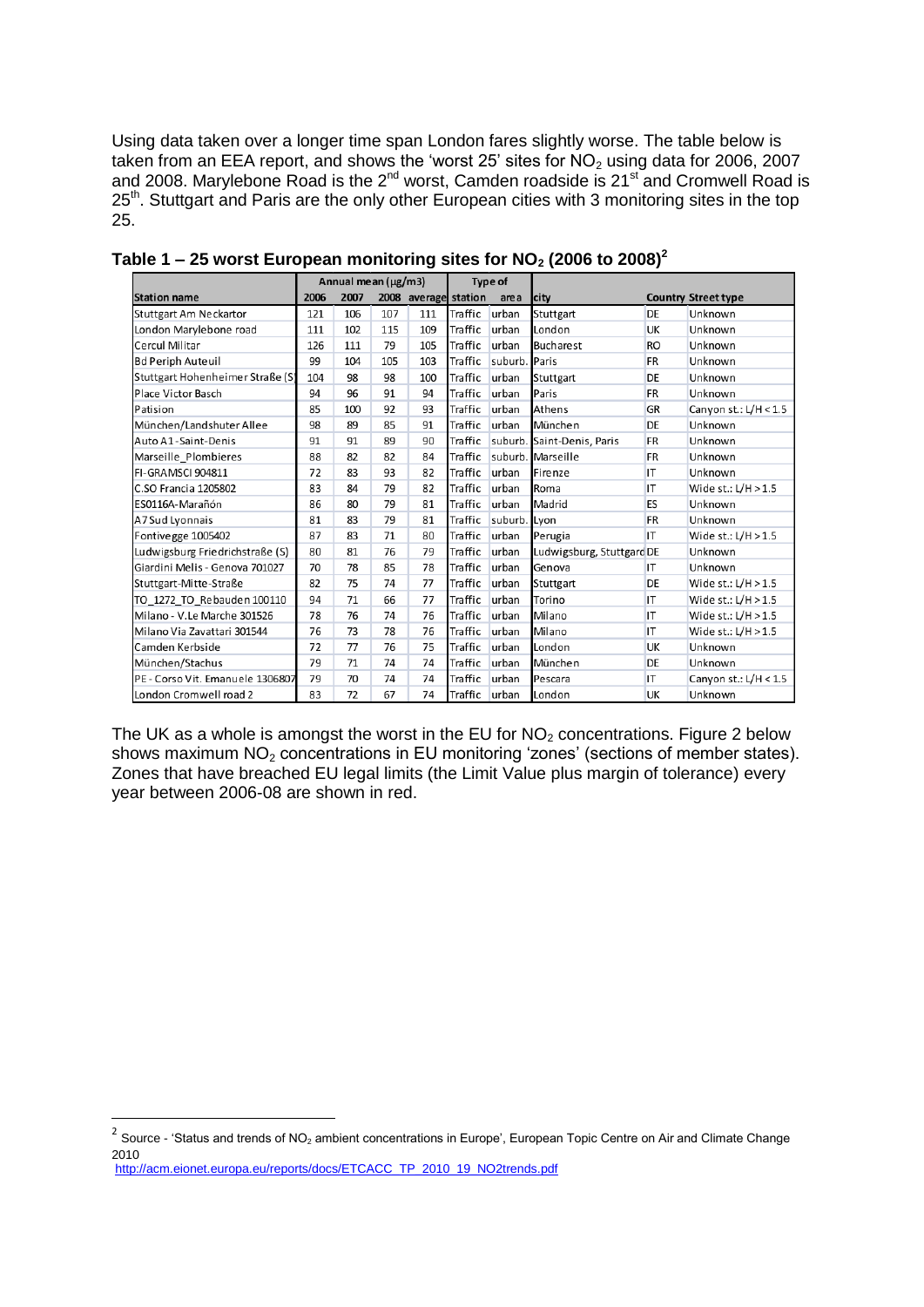

**Figure 2 – Maximum NO<sup>2</sup> concentrations in EU Monitoring Zones (2006 to 2008)** 

Nitrogen dioxide concentrations in London have remained roughly stable over the past decade, as shown in Figure 3 below. Note that the data for 2010 is provisional.

**Figure 3 – London Air Quality Network Index (Average) for NO2, NO<sup>x</sup> and O<sup>3</sup> 3**



**<sup>.</sup>**  $3$  Source – 'London Air Quality Index: Preliminary calculation to the end of 2010'

www.londonair.org.uk/london/reports/LondonAirQualityIndexnotefornewsitemFeb2011.pdf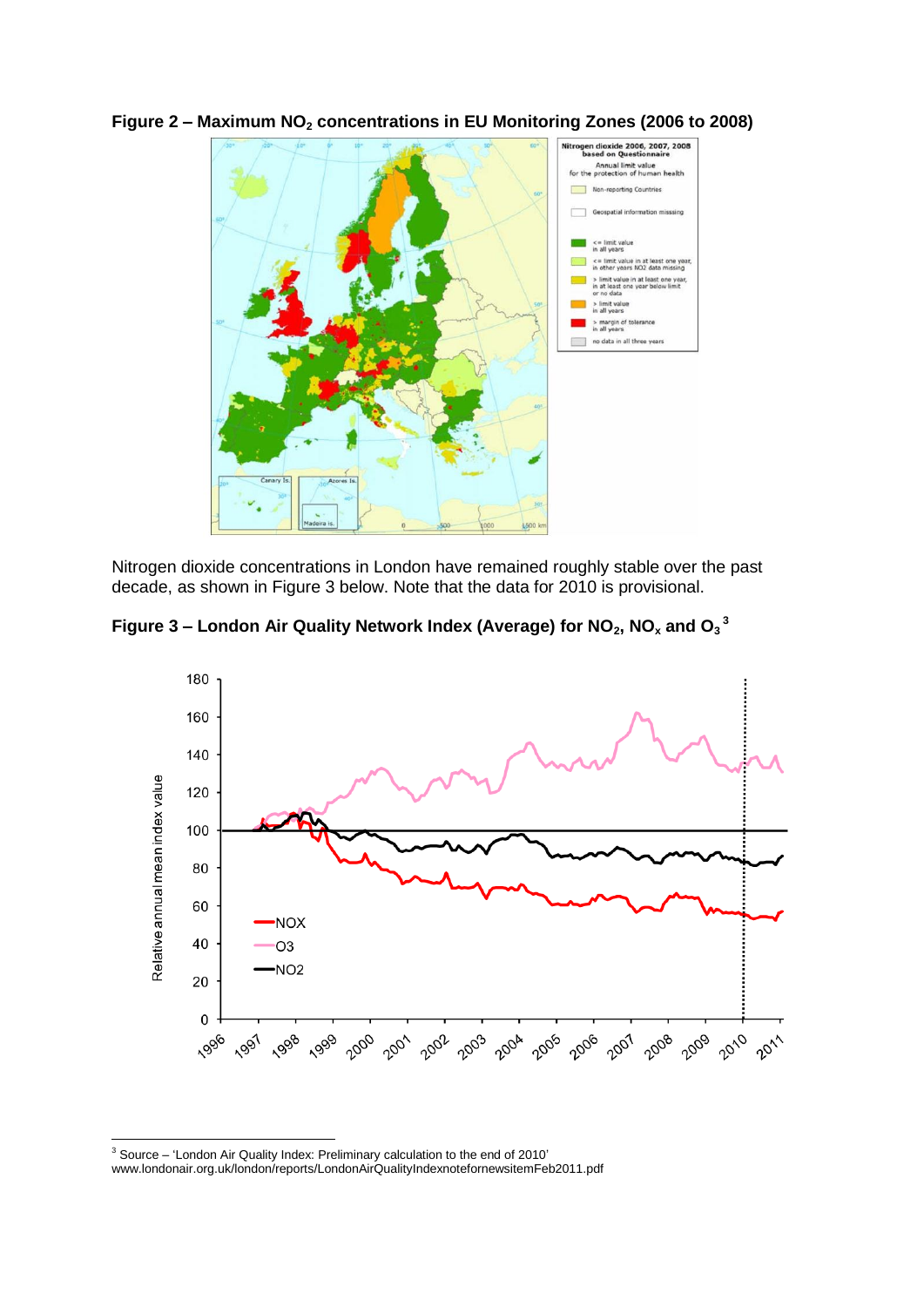Kings College London (who run London's air quality monitoring network) commented as follows on this data:

'there is evidence to suggest that annual mean concentrations of  $NO<sub>x</sub>$  are moving toward stability despite the continued turn-over in the vehicle fleet with older vehicles being replaced by newer ones that emit less pollution....This is thought to be due to the fact that ... the main source of  $NO_x$  is diesel vehicles. Abatement of  $NO_x$  emissions are needed to control  $NO_2$ concentrations. Within this context, medium term stability in  $NO<sub>x</sub>$  concentrations, and therefore  $NO<sub>x</sub>$  emissions give rise to concern regarding future  $NO<sub>2</sub>$  concentrations. However, the index value for  $NO<sub>2</sub>$  did decrease by 14% over the whole period of the index... the index masks considerable site to site variations with substantial increases in  $NO<sub>2</sub>$  at many roadside monitoring sites. The  $NO<sub>2</sub>$  index value increased by 3% during 2010'

Across Europe there is a weak downwards trend in  $NO<sub>2</sub>$  concentrations. The European Environment Agency have summarised<sup>4</sup> that:

'For most station types and regions there is a weak decreasing trend in the  $NO<sub>2</sub>$  annual means between 1999 and 2008. No significant trend is detected for: 1) the rural background stations of the Northern region; 2) the urban background stations of the Southern region; 3) the suburban background and 4) industrial stations of the Central and Eastern region.

The suburban background and industrial stations of the Northern region have no complete time series data or only have available data for one station, respectively. This single industrial station shows the increasing trend.'

#### **PM<sup>10</sup>**

**.** 

 $PM<sub>10</sub>$  concentrations in London are elevated, but not amongst the worst experienced in Europe. In 2010 London's worst site was Marylebone Road, which was the  $687<sup>th</sup>$  worst of the 2651 EEA sites. The highest  $PM_{10}$  concentrations were seen in Eastern European countries.

For most of the past decade  $PM_{10}$  concentrations in London have shown no particular trend, however in more recent years a weak downwards trend has emerged as shown in Figure 4 below. Note that the data for 2010 is provisional.

 $4$  Source - 'Status and trends of NO<sub>2</sub> ambient concentrations in Europe', European Topic Centre on Air and Climate Change 2010 [http://acm.eionet.europa.eu/reports/docs/ETCACC\\_TP\\_2010\\_19\\_NO2trends.pdf](http://acm.eionet.europa.eu/reports/docs/ETCACC_TP_2010_19_NO2trends.pdf)